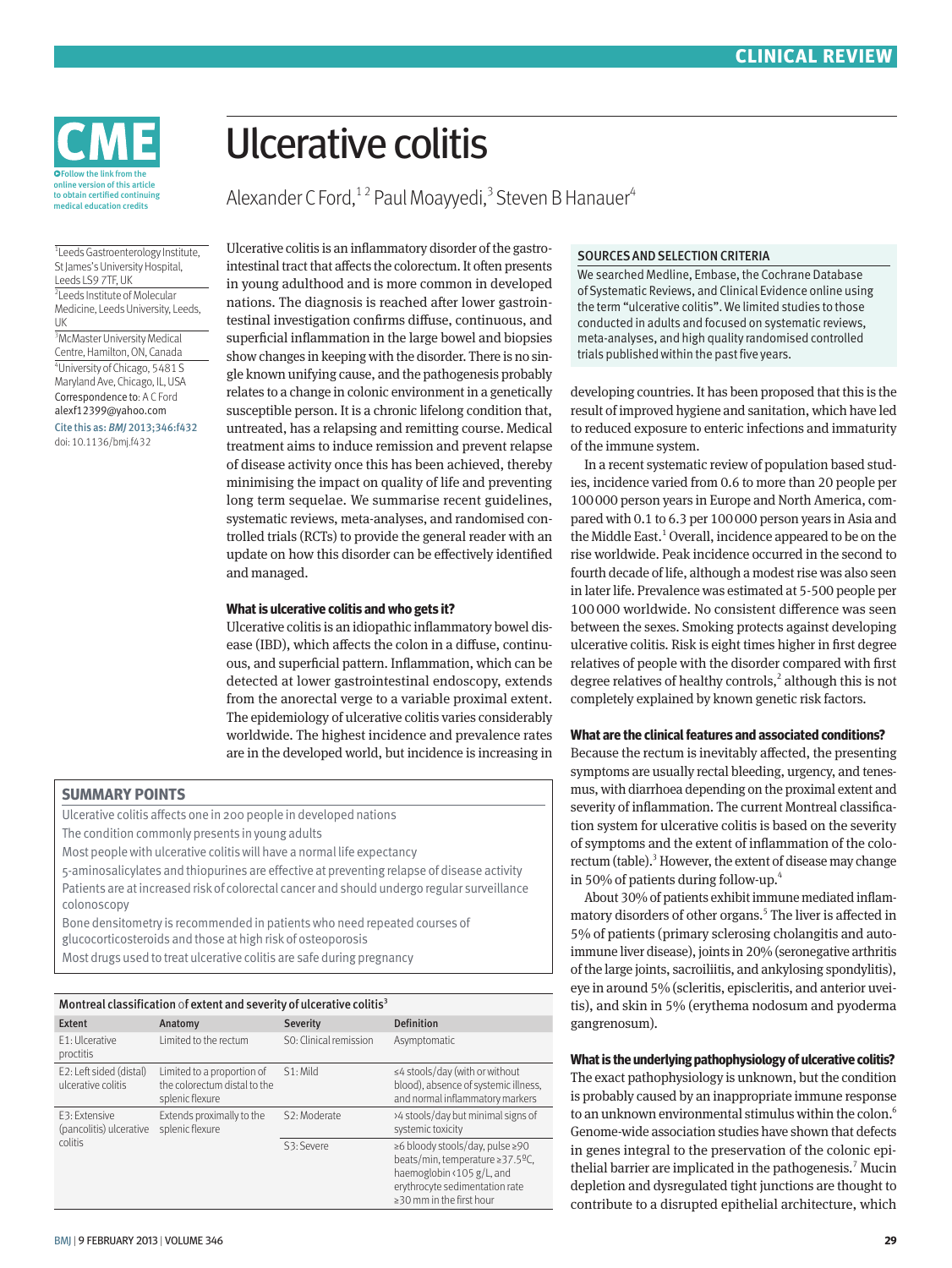#### Discussing ulcerative colitis and its treatment with patients

Explain that ulcerative colitis is a lifelong disorder but that the symptoms come and go Explain that the cause is incompletely understood

Explain that 5-aminosalicylates are effective for inducing remission of mild to moderate exacerbations and for preventing relapse of disease activity

Stress to pregnant women that 5-aminosalicylates and thiopurines are not detrimental to the fetus and that the priority is to maintain remission

#### **bmj.com**

Previous articles in this series **O** Prostate cancer screening and the management of clinically localized disease (*BMJ* 2013;346:f325) **•** Bed bug infestation (*BMJ* 2013;346:f138) **O** Developmental assessment of children (*BMJ* 2013;346:e8687) **O** Thunderclap headache (*BMJ* 2013;346:e8557) **Bipolar disorder** (*BMJ* 2012;345:e8508)

allows normal commensal bacteria to be sampled by dendritic cells. These then act as antigen presenting cells and induce inappropriate activation of the host immune system, leading to an aberrant T cell driven inflammatory response. It is unclear what triggers this inflammatory cascade, although imbalances in intestinal flora have been implicated.

#### **How is ulcerative colitis diagnosed?**

The condition is usually diagnosed when a patient with typical symptoms undergoes endoscopic examination of the lower gastrointestinal tract, after infectious causes of the symptoms have been excluded by stool examination. The diagnosis is secured if inflammation of the colorectum is confirmed and colorectal epithelial biopsies show chronic changes, including crypt distortion, along with acute inflammatory changes of cryptitis, crypt abscesses, and a plasmalymphocytoid cell infiltrate in the lamina propria. However, an exact diagnosis at initial presentation may prove elusive, and more than 40% of those thought to have IBD unclassified (indeterminate colitis) may later be found to have ulcerative colitis.<sup>8</sup> Conversely, a small proportion (probably <5%) of patients initially thought to have ulcerative colitis may later be reclassified as having Crohn's disease. <sup>8</sup> Correct diagnosis at presentation is important because disease course, complications, and treatments differ.

#### **What is the prognosis?**

Recent data suggest that less than 10% of patients will need colectomy within the first 10 years of diagnosis<sup>9</sup>; more extensive disease, raised inflammatory markers, and age less than 50 years at diagnosis are associated with colectomy. Modifiable risk factors associated with relapse of disease activity are uncertain but may include diet, cessation of smoking, stressful life events, and poor adherence to drugs. The disease may be associated with a modest increase in mortality in the community, although this effect seems to be attenuating in more contemporary cohorts of patients, $10$  perhaps because of earlier diagnosis and improved treatment.

#### **What are the treatment options?**

Ulcerative colitis is a chronic lifelong disorder. One in five patients will require sickness related absence from work or school, which impacts adversely on quality of life.<sup>11</sup> About 50% of affected people are in remission at any one time, but 90% will experience a relapsing and remitting course.<sup>12</sup> As a result, no one treatment modality will entirely control symptoms throughout a lifetime of disease (box). It may therefore be useful to categorise treatments according to severity of disease activity (table) and tailor therapy accordingly. Although cessation of symptoms has traditionally been the aim of treatment, in the past 10 years endoscopic mucosal healing has increasingly been used as an endpoint in RCTs because of accumulating evidence that it is associated with a lower likelihood of disease relapse or colectomy.<sup>13</sup>

#### Induction of remission in mildly to moderately active disease

Mild to moderate flares of disease activity (table) are often treated with oral or topical 5-aminosalicylates or oral glucocorticosteroids. These drugs inhibit production of cytokines and other inflammatory mediators, although the exact mechanisms underlying their beneficial effects in ulcerative colitis are unknown. Glucocorticosteroids usually act within days, whereas 5-aminosalicylates may take up to four weeks to have any benefit. If there is no response to 5-aminosalicylates within two weeks, consider switching to oral glucocorticosteroids.

#### *Glucocorticosteroids*

A recent meta-analysis on the efficacy of glucocorticosteroids in active disease identified five RCTs comparing the efficacy of glucocorticosteroids with placebo.<sup>14</sup> Remission rates with active treatment in individual trials varied from 13% to 80%. The likelihood of not achieving remission was significantly lower with glucocorticosteroids (relative risk 0.65, 95% confidence interval 0.45 to 0.93), with a number needed to treat (NNT) of 3. Potential side effects of glucocorticosteroids include infections, weight gain, hyperglycaemia, acne, hirsutism, and hypertension, although these were no more common in patients assigned to active treatment in trials that reported these data. Bone loss occurs within the first six months of treatment and warrants supplementation with calcium and vitamin D.

#### *Oral 5-aminosalicylates*

Two systematic reviews and meta-analyses of RCTs show that 5-aminosalicylates can induce remission in mildly to moderately active disease. A recently updated Cochrane review reported that these drugs were more effective than placebo for inducing clinical remission in eight trials (relative risk of not achieving remission 0.86, 0.81 to 0.91).<sup>15</sup> A second meta-analysis of data from 11 RCTs found a similar relative risk, with remission rates with active treatment varying from 11% to 70%. The NNT to prevent one patient not achieving remission was 6.16 Overall, the best evidence was for the use of mesalazine, which was studied in seven trials. It is unclear which preparations of oral mesalazine are most effective because of a paucity of trials comparing equivalent doses of the available preparations.

The most common side effects of 5-aminosalicylates are headache, abdominal pain, nausea, vomiting, skin rash, and diarrhoea. However, overall, 5-aminosalicylates were safe and well tolerated, with no significant difference in adverse events compared with placebo. The second meta-analysis also studied the effect of total dose used on rates of remission.<sup>16</sup> Overall, failure to achieve remission was significantly reduced with total daily doses of 2 g or more mesalazine, compared with doses under 2 g, with an NNT of 11, and no significant difference in adverse events.

#### *Topical 5-aminosalicylates*

Topical 5-aminosalicylates are prescribed in the form of suppositories or retention suspensions (enemas). This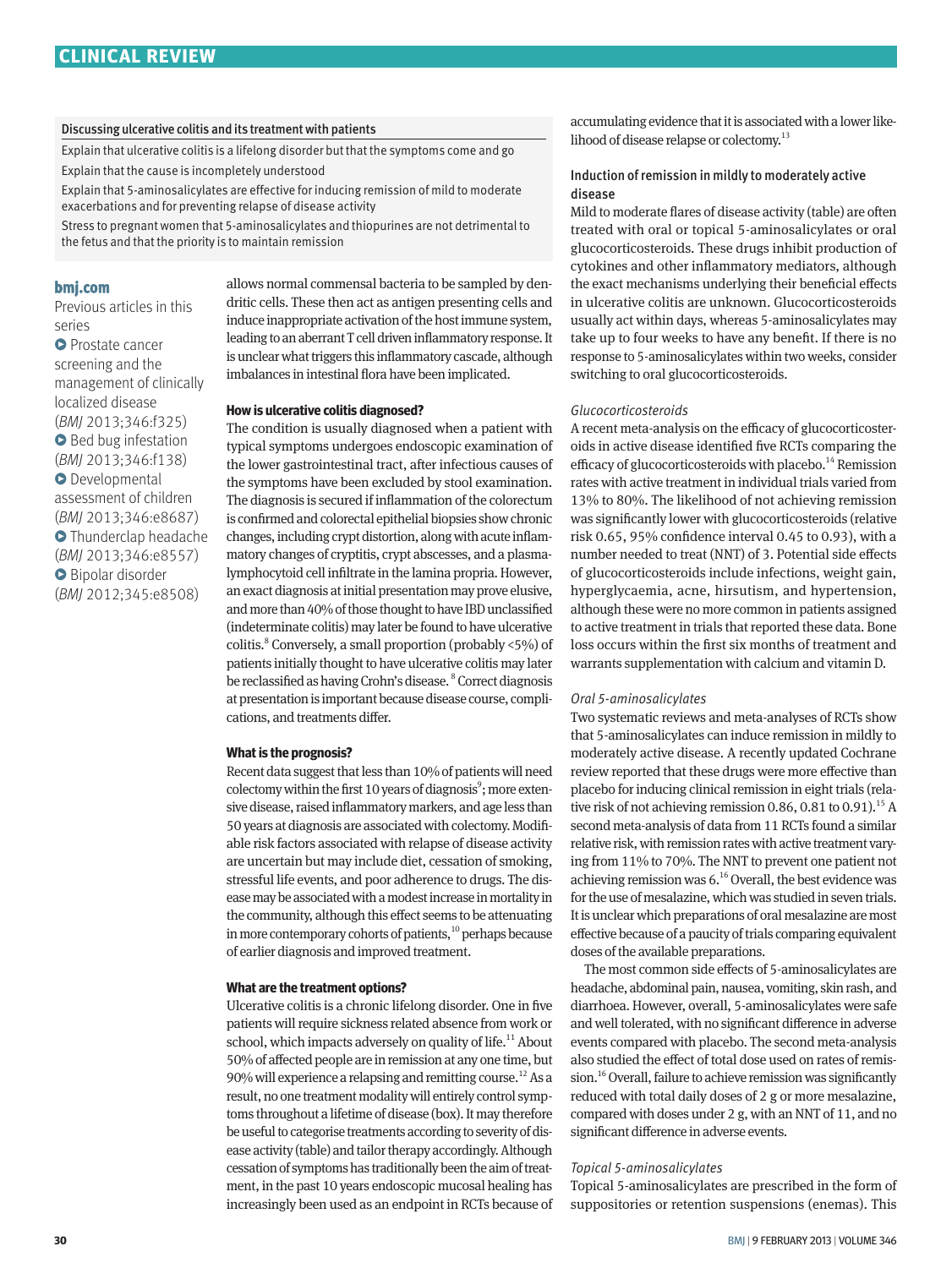route of administration is useful for patients whose disease is confined to the rectum or distal colon. A Cochrane review studied their efficacy in inducing remission of mildly to moderately active ulcerative colitis.<sup>17</sup> The authors concluded that topical 5-aminosalicylates were more effective than placebo. They were superior for clinical, endoscopic, and histological remission, and safety and tolerability were excellent. The pooled odds ratio for remission was 8.3 (4.3 to 16.1); remission rates with active treatment in individual trials varied from 40% to 80%.

A more recent meta-analysis compared the efficacy of topical and oral 5-aminosalicylates for induction of remission in mildly to moderately active disease.<sup>18</sup> No significant difference in remission rates was detected (relative risk 0.82, 0.52 to 1.28). Despite these findings, and the fact that European guidelines recommend topical treatment as first line in patients with mildly to moderately active ulcerative proctitis,<sup>19</sup> patient preference and its impact on adherence to treatment dictate how 5-aminosalicylates are administered. There is limited evidence to suggest that patients prefer oral 5-aminosalicylates,<sup>20</sup> although more studies are needed.

#### *Combined oral and topical 5-aminosalicylates*

Some patients with difficult to control disease may benefit from combined oral and topical 5-aminosalicylates. National and international guidelines recommend such an approach for mild to moderate flares of disease activity in left sided colitis.<sup>19</sup> <sup>21</sup> 22 A meta-analysis published in 2012 identified four RCTs comparing combined treatment with oral 5-aminosalicylates alone in active disease.<sup>18</sup> Combined treatment seemed to be better, with a relative risk of not achieving remission of 0.65 (0.47 to 0.91) and an NNT of 5. However, no trials have looked at adherence to combination treatment, particularly in the long term.

#### Induction of remission in severely active disease

Severe exacerbations (table), characterised by the passage of at least six bloody stools a day (often with nocturnal symptoms), with systemic signs, anaemia, or raised inflammatory markers usually require admission to hospital for intravenous glucocorticosteroids. If these drugs do not work, infliximab or ciclosporin are used as rescue therapy, in an attempt to avoid surgery. In this setting, response to intravenous glucocorticosteroids should be judged at three to five days, and a decision made on whether rescue therapy is needed. Success of treatment with ciclosporin or infliximab should be judged within five to seven days of treatment.

#### *Glucocorticosteroids*

The only study in the meta-analysis to recruit patients with a severe flare of activity showed a significant benefit of glucocorticosteroids.14 Despite considerable evidence from routine clinical practice that intravenous glucocorticosteroids are effective in acute severe ulcerative colitis, evidence from RCTs to support this is sparse.

#### *Anti-tumour necrosis factor α biological agents*

Infliximab and adalimumab are monoclonal antibodies that are directed against tumour necrosis factor α (TNF-α). Five placebo controlled trials have studied the efficacy of infliximab in moderately to severely active ulcerative colitis<sup>23-26</sup>; three recruited inpatients<sup>23–24–26</sup> and two recruited ambulatory outpatients.<sup>24</sup> Trials conducted in inpatients found no significant improvement in outcomes with infliximab,  $23 \times 24 \times 26$  whereas both trials of outpatients found a benefit. $N^{11}$  A meta-analysis of all five RCTs found a significant effect of infliximab over placebo in moderately to severely active disease, $^{27}$  with a relative risk of remission not being achieved of 0.72 (0.57 to 0.91) and an NNT of 4. Remission rates with active treatment in individual trials varied from 25% to 60%. In the United Kingdom, the use of infliximab is restricted to three dose induction therapy for acute severe exacerbations.<sup>28</sup> More recent RCTs, that enrolled similarly refractory outpatient populations, have shown that adalimumab is significantly superior to placebo, $^{29}$ <sup>30</sup> although absolute differences in remission rates were modest (7-9%).The meta-analysis of RCTs of infliximab found no significant difference in adverse event rates.<sup>27</sup> Common side effects of anti-TNF-α agents include infusion or injection site reactions, headache, nausea, vomiting, arthralgia, and myalgia. More serious adverse events are rare but include increased risk of certain infections,<sup>31</sup> such as reactivation of latent tuberculosis, and increased risk of lymphoma, particularly if combined with other immunosuppressants.<sup>32</sup>

#### *Ciclosporin*

Ciclosporin is a fungally derived calcineurin inhibitor that reduces T cell activation. In a small but pivotal trial, which recruited 20 patients with severely active glucocorticosteroid refractory disease,<sup>33</sup> none of the nine patients randomised to placebo showed a clinical response at seven days, compared with nine of 11 given ciclosporin. The results of this study led to the widespread use of ciclosporin in this setting. More recently, an open label RCT that compared infliximab and ciclosporin head to head for the treatment of acute severe glucocorticosteroid refractory ulcerative colitis found that both treatments were similarly effective, with no response to treatment occurring in 54% and 60% respectively.<sup>34</sup>

#### *Preventing relapse of quiescent disease*

Once remission has been achieved, oral or topical 5-aminosalicylates form the mainstay of medical treatment. Patients who experience repeated flares of disease activity, despite optimising this treatment, may need an immunosuppressant drug, such as a thiopurine. Because of their side effects, glucocorticosteroids should not be used long term to maintain remission.

#### *Oral 5-aminosalicylates*

A recently updated Cochrane review and another metaanalysis examined maintenance treatment with 5-aminosalicylates.16 35 The Cochrane review identified seven placebo controlled trials and reported that the risk of relapse was significantly lower with 5-aminosalicylates (relative risk 0.69, 0.62 to 0.77).<sup>35</sup> The second metaanalysis identified 11 RCTs, and reported a similar effect in favour of 5-aminosalicylates after six to 12 months of treatment, with an NNT to prevent one relapse of only 4, and relapse rates with active treatment in individual trials of 0% to 63%.<sup>16</sup> Adverse events were no higher with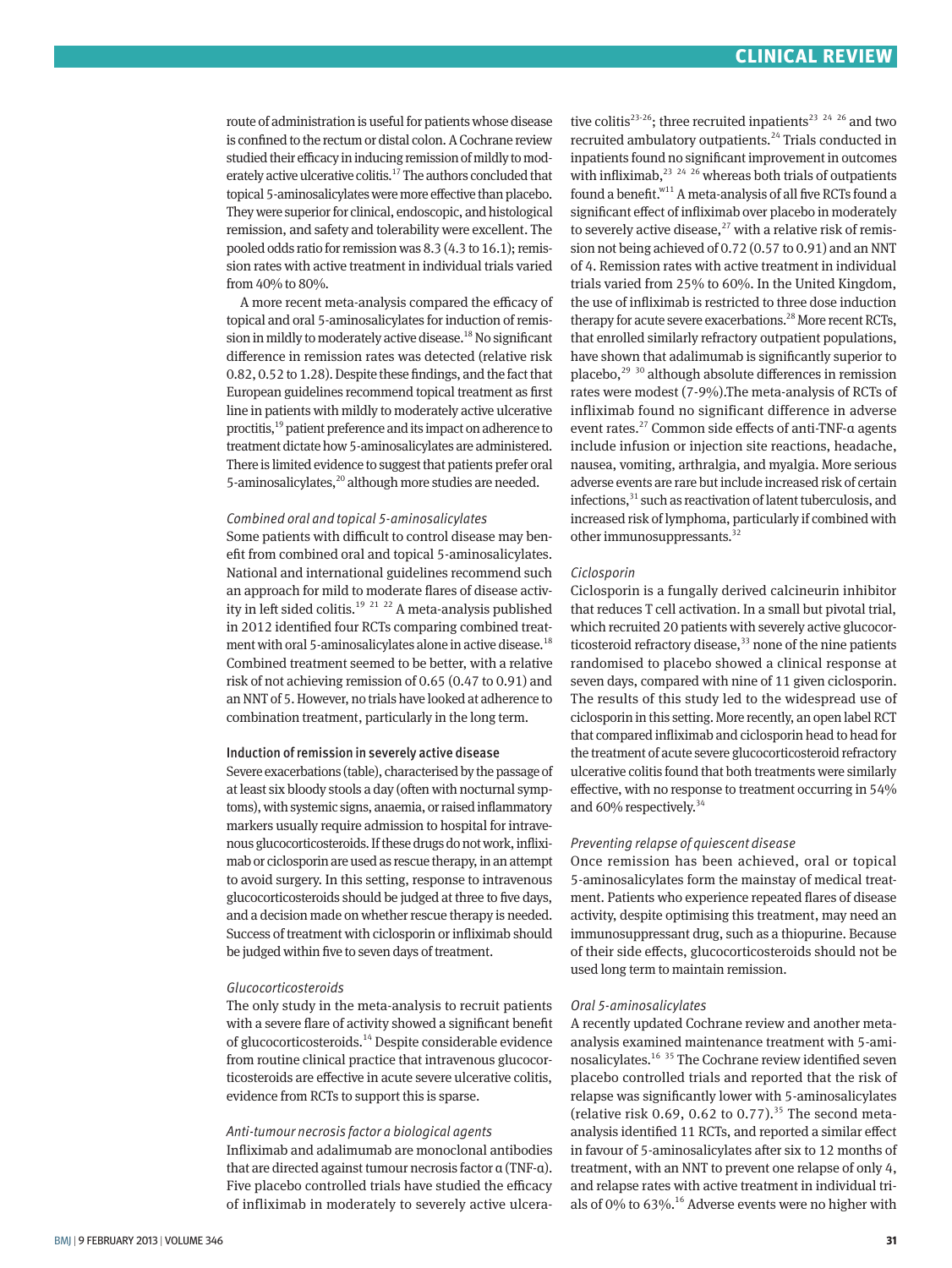5-aminosalicylates. This meta-analysis also examined the effect of total daily dose of 5-aminosalicylate on likelihood of relapse. Doses of 2 g/day or more were more effective than doses of less than 2 g/day (NNT 10), with no increase in adverse events.16

Despite oral 5-aminosalicylates being highly efficacious in preventing disease relapse, evidence suggests that less than 50% of patients adhere to treatment.<sup>36</sup> This may be due to the inconvenience of divided dosing schedules,  $37$ which stem from a desire to minimise the side effects of sulfasalazine. Non-sulfa containing mesalazine formulations are better tolerated, so adherence may be improved if once daily, rather than two or three times daily, dosing schedules are used. A meta-analysis identified seven RCTs (>2700 patients) that compared once daily schedules with conventional ones.<sup>38</sup> It found that relapse rates were no higher with once daily dosing (relative risk of relapse 0.94, 0.82 to 1.08) and adverse events were no more common. However, adherence rates were not significantly different (relative risk of non-adherence 0.87, 0.46 to 1.66).

#### *Topical 5-aminosalicylates*

In terms of preventing relapse of disease activity, a recent meta-analysis identified seven trials of topical 5-aminosalicylates (555 patients). $39$  All trials compared topical mesalazine with placebo, and in three treatment was intermittent (two or three times a week). The duration of treatment ranged from six to 24 months, and the relative risk of relapse was 0.60 (0.49 to 0.73), with relapse rates with active treatment in individual trials varying from 20% to 55%. The NNT to prevent one patient relapsing was 3, and no significant difference in adverse events was detected.

#### *Thiopurines*

Azathioprine, and its metabolite mercaptopurine, are the most commonly used immunosuppressants in ulcerative colitis. They are usually used in an attempt to maintain glucocorticosteroid induced remission, where 5-aminosalicylates have failed. Despite their widespread use, the evidence base to support their efficacy is not strong. A recent systematic review and meta-analysis identified only three RCTs of 127 patients.<sup>40</sup> When data were pooled, the relative risk of relapse was significantly reduced with azathioprine compared with placebo (0.60, 0.37 to 0.95), and the NNT to prevent one relapse was 4. Relapse rates with active treatment in individual trials varied from 45% to 80%. Adverse event rates were incompletely reported by all trials. However, potentially serious adverse events include myelosuppression and associated opportunistic infections, acute and chronic effects on liver function, and hypersensitivity reactions, including pancreatitis. Long term use may be associated with an increased risk of lymphoproliferative disorders and non-melanoma skin cancer.

#### Treatment of refractory disease

Patients who have frequent relapses despite optimal conventional medical treatments have few options other than surgery. However, some investigators have reported success with other immunosuppressant drugs such as tacrolimus, a macrolide derived from soil bacteria. Other emerging treatments include golimumab, another anti-TNF-α agent; vedolizumab, a monoclonal antibody directed against integrin  $\alpha_4\beta_7$ ; and phosphatidylcholine, a class of phospholipid thought to be deficient in the colonic mucus in ulcerative colitis.

#### When should surgery be considered?

Colectomy is an option for patients who do not respond to, or are intolerant of, medical treatment, or in those with complications such as colorectal neoplasia. Because ulcerative colitis is confined to the colorectum, colectomy is curative, and the usual approach is a restorative proctocolectomy with ileal pouch-anal anastomosis. A systematic review of 33 case series suggested that the quality of life of patients 12 months after the procedure was similar to that seen in the general population. $41$ 

The main complication related to this procedure is pouchitis, which can occur in 30% of cases, and presents with increased stool frequency, urgency, incontinence, and nocturnal seepage. This can be treated medically, most often using antibiotics, including metronidazole and ciprofloxacin, or probiotics, such as VSL#3, but it can become chronic in 5% of cases, which leads to pouch failure.<sup>42</sup> In this situation the only option is pouch excision with a permanent ileostomy. Other concerns with surgery are reduced fertility in women, with a systematic review suggesting a 3.9 (2.1 to 7.4) relative risk of infertility after pouch surgery,  $43$  and pre-operative misdiagnosis of Crohn's disease as ulcerative colitis, which can lead to Crohn's of the pouch and loss of the pouch in some patients.

#### Overall management of ulcerative colitis

There are a wealth of RCT data on individual treatments for inducing and maintaining remission in ulcerative colitis, but a paucity of data on overall disease management.<sup>44</sup> Patients who remain well for long periods on 5-aminosalicylates may be referred back to the community and told to continue maintenance treatment but to contact a specialist if they develop a flare of disease activity.<sup>45</sup> Those with frequent relapses (more than once a year) can benefit from specialist supervision and potential escalation to immunosuppressive or biological therapy.<sup>21–22</sup> Aggressive medical management of those with frequent relapses may explain why the rate of surgery in ulcerative colitis patients is falling. $46$ 

#### **Monitoring of drug therapy in ulcerative colitis**

Interstitial nephritis is a serious complication of 5-aminosalicylate treatment that is estimated to occur in less than one in 500 people treated. Patients should therefore have their renal function monitored three months after starting the drug, and yearly thereafter (*BNF*). Vaccinate patients against preventable communicable diseases, including varicella zoster, hepatitis B, influenza, pneumococcus, and human papillomavirus, before starting immunosuppressants (glucocorticosteroids, thiopurines, biologicals, or ciclosporin). Exclude exposure to tuberculosis using skin tests or interferon based assays.

Patients receiving glucocorticosteroids require monitoring of blood pressure, blood glucose, and bone mineral density. Thiopurines can cause bone marrow suppression. Before starting these drugs, check the patient's thiopurine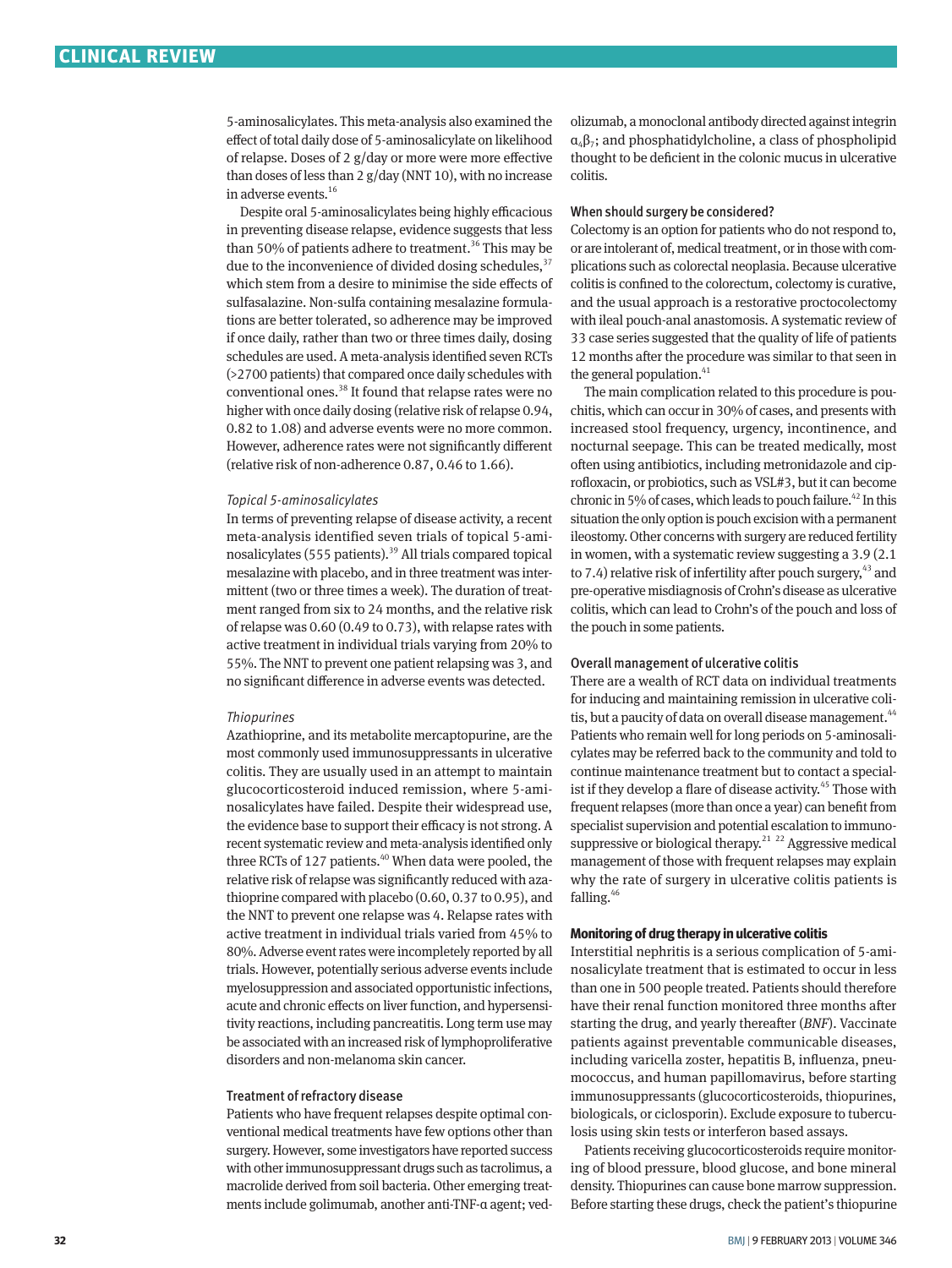## **CLINICAL REVIEW**

Surveillance recommendations from the British Society of Gastroenterology for detection of colorectal cancer in ulcerative colitis<sup>49</sup>



methyltransferase (TPMT) activity. This enzyme metabolises mercaptopurine to its active metabolite thioguanine. Patients with low TPMT activity have an increased risk of myelosuppression, and thiopurines should be avoided, or used with extreme caution. Even in patients with normal TPMT activity, thiopurines need to be monitored closely. Monitor patients' full blood count weekly for the first month of treatment, then monthly for the next six months

#### TIPS FOR NON-SPECIALISTS

Most patients with ulcerative colitis should be cared for jointly with a gastroenterologist, except for those in long term remission

Oral glucocorticosteroids or high dose oral, topical, or combined oral and topical 5-aminosalicylates are first line treatment for mild to moderate exacerbations of disease activity

Patients with more severe exacerbations should be admitted to hospital for intravenous glucocorticosteroids and may require treatment with ciclosporin or anti-tumour necrosis factor α drugs

Oral or topical 5-aminosalicylates are the main drugs used to prevent relapse

Avoid repeated courses of glucocorticosteroids in patients who cannot be kept in remission with 5-aminosalicylates, and start treatment with thiopurine at an early stage

#### ADDITIONAL EDUCATIONAL RESOURCES

#### Resources for healthcare professionals

Feagan BG, MacDonald JK. Oral 5-aminosalicylic acid for induction of remission in ulcerative colitis. *Cochrane Database Syst Rev* 2012;10:CD000543

Marshall JK, Thabane M, Steinhart AH, Newman JR, Anand A, Irvine EJ. Rectal 5-aminosalicylic acid for induction of remission in ulcerative colitis. *Cochrane Database Syst Rev* 2010;1:CD004115

#### Resources for patients

These two websites are a source of reliable balanced information for people with ulcerative colitis, their families, and friends

Crohn's and Colitis UK. www.nacc.org.uk Crohn's & Colitis Foundation of America. www.ccfa.org/ or so, and three monthly thereafter. Observe patients on immunosuppressive treatments for evidence of opportunistic infection, and routinely check those on long term treatment for non-melanoma skin cancers.

#### **Colorectal cancer screening in ulcerative colitis**

A meta-analysis of population based studies found that patients with ulcerative colitis have about double the incidence of colorectal cancer than people without the disorder.<sup>47</sup> However, recent population based data suggest that the overall risk of colorectal cancer may be comparable to the general population, although patients with disease diagnosed in childhood and adolescence, a longer disease duration, or coexistent primary sclerosing cholangitis seem to be at higher risk.48 In the UK, colonoscopic surveillance is recommended for all patients, starting about 10 years after the onset of symptoms, except for those with ulcerative proctitis that is documented on two consecutive endoscopic examinations, who do not require surveillance.<sup>49</sup> The surveillance interval depends on the extent of disease (figure).

#### **Osteoporosis in ulcerative colitis**

Doctors should aim to minimise the use of glucocorticosteroids by optimising 5-aminosalicylate treatment and introducing thiopurines early in the disease course if 5-aminosalicylates do not control disease activity. In the UK, guidelines recommend bisphosphonate prophylaxis in patients over 65 years who need glucocorticosteroids.<sup>50</sup> In patients under 65 years who need more than three months of glucocorticosteroids, bone densitometry measurement is recommended, and a bisphosphonate started if the T score is 1.5 or less.

#### **Pregnancy and breast feeding**

Patients with ulcerative colitis are often young and the disease has serious implications for pregnancy. Patients with active disease at the time of conception may have an increased risk of spontaneous abortion. Rates of preterm delivery, low birth weight, and congenital anomalies, such as limb deficiencies and urinary obstruction, may be increased.<sup>51</sup> One in five pregnancies in patients with ulcerative colitis ends with caesarean section.<sup>52</sup> Relapse